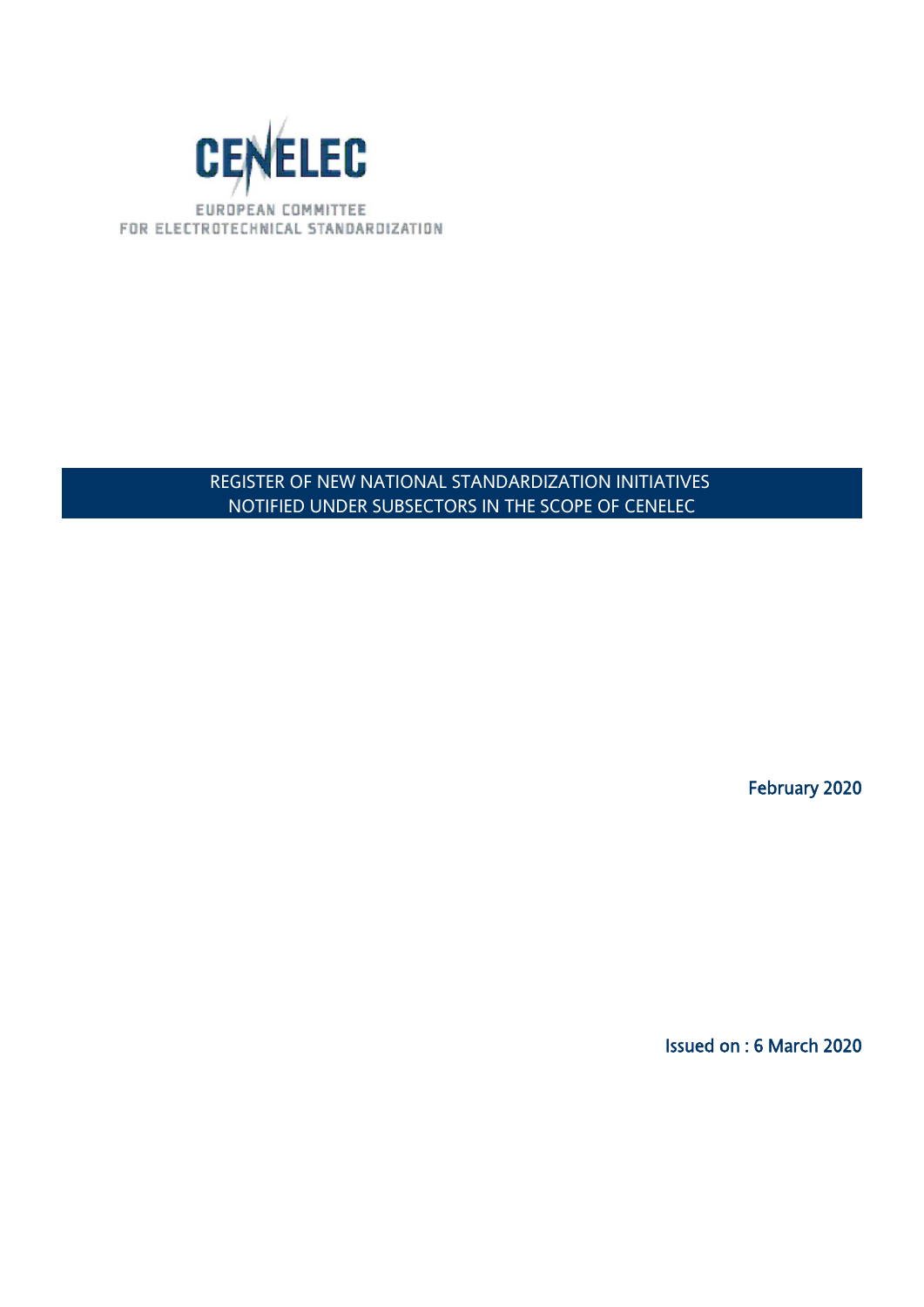

## Information Procedure on Standards

Notifications registered at CCMC during February 2020

Sector U : GENERAL ELECTROTECHNICAL STANDARDS

Register issued on : 6 March 2020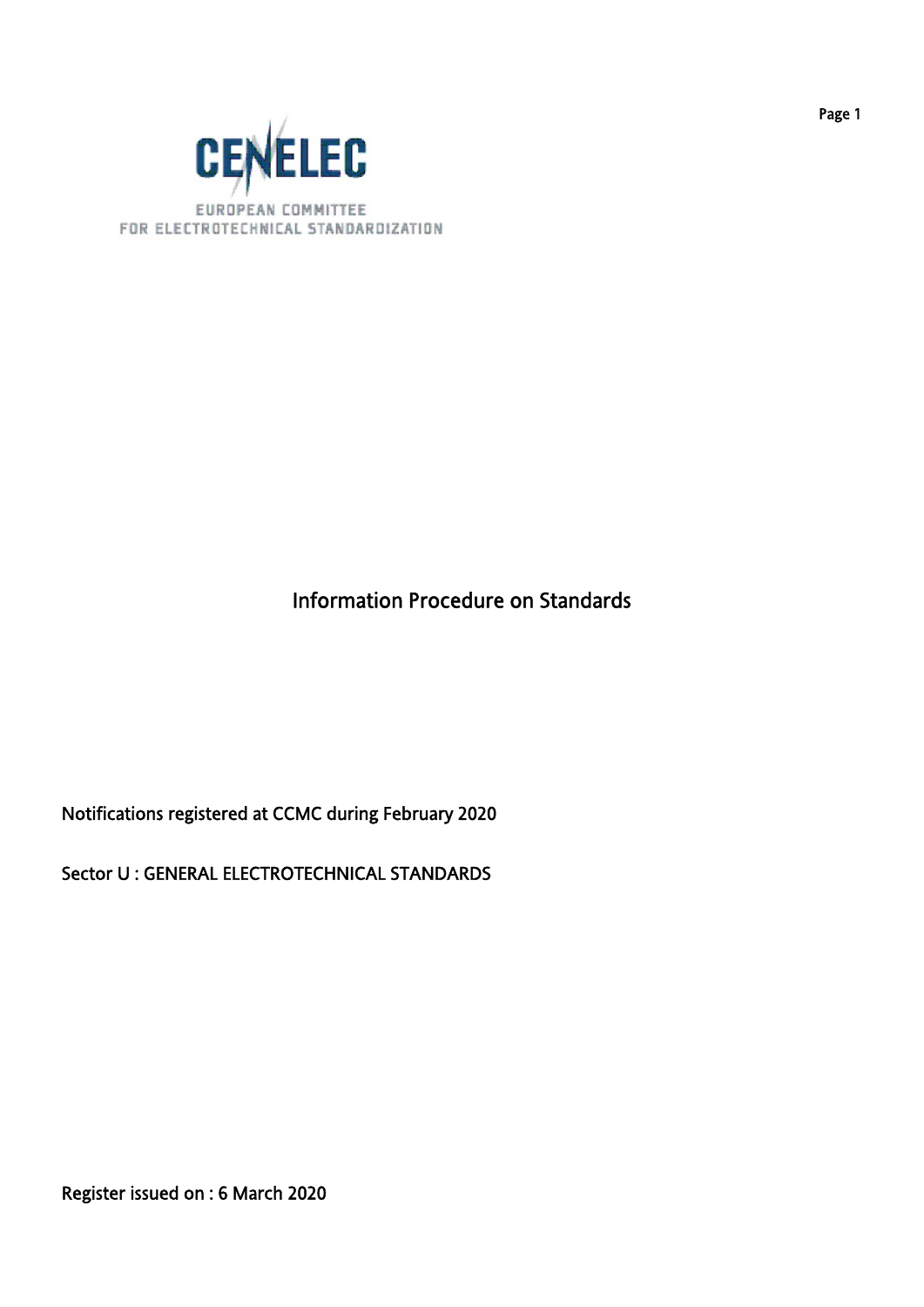#### Subsector U12: RELIABILITY

| Subsector:<br>Organization:<br>Country: | U12<br><b>AFNOR</b><br>France                                                                                                   | Registration Date: | 2020-02-04             |
|-----------------------------------------|---------------------------------------------------------------------------------------------------------------------------------|--------------------|------------------------|
| Project ID:                             | 00218358/0001                                                                                                                   |                    | Project<br>Established |
| ICS:<br><b>National Ref:</b><br>Title:  | PR NF X60-301<br>Guide for taking into account criteria for maintenability of durables for industrial and<br>professionnal use. |                    |                        |
| Relatedness:                            |                                                                                                                                 |                    |                        |
| National:                               | <b>New</b>                                                                                                                      |                    |                        |
| Subsector:<br>Organization:<br>Country: | U12<br><b>AFNOR</b><br>France                                                                                                   | Registration Date: | 2020-02-04             |
| Project ID:                             | 00218358/0001                                                                                                                   |                    | Project<br>Established |
| ICS:<br><b>National Ref:</b><br>Title:  | PR NF X60-301<br>Guide for taking into account criteria for maintenability of durables for industrial and<br>professionnal use. |                    |                        |
| Relatedness :                           |                                                                                                                                 |                    |                        |
| National:                               | <b>New</b>                                                                                                                      |                    |                        |
|                                         |                                                                                                                                 |                    |                        |

\*\* End of Subsector \*\*

\*\* End of Sector \*\*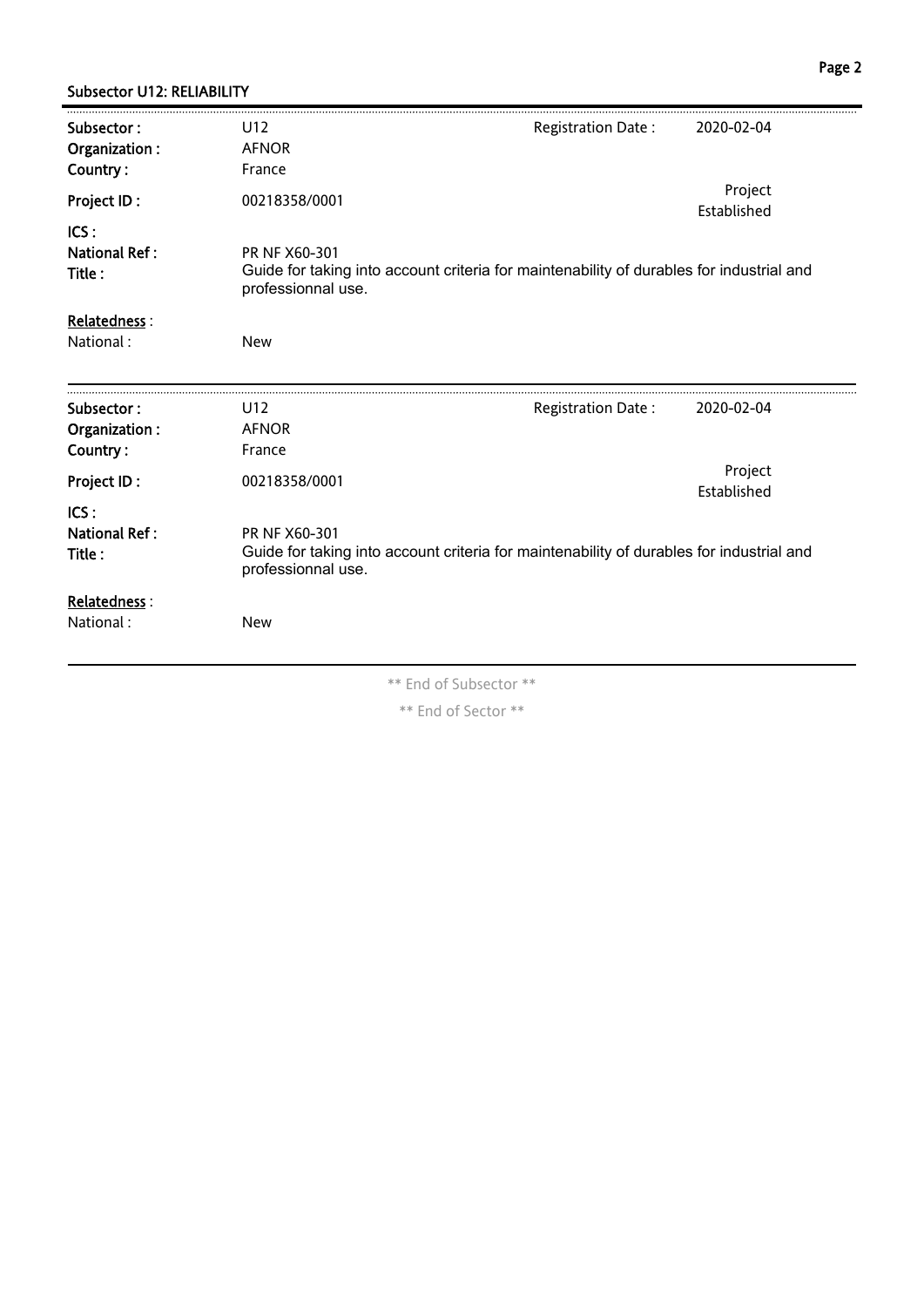

## Information Procedure on Standards

Notifications registered at CCMC during February 2020

Sector W : ELECTRICAL ENGINEERING

Register issued on : 6 March 2020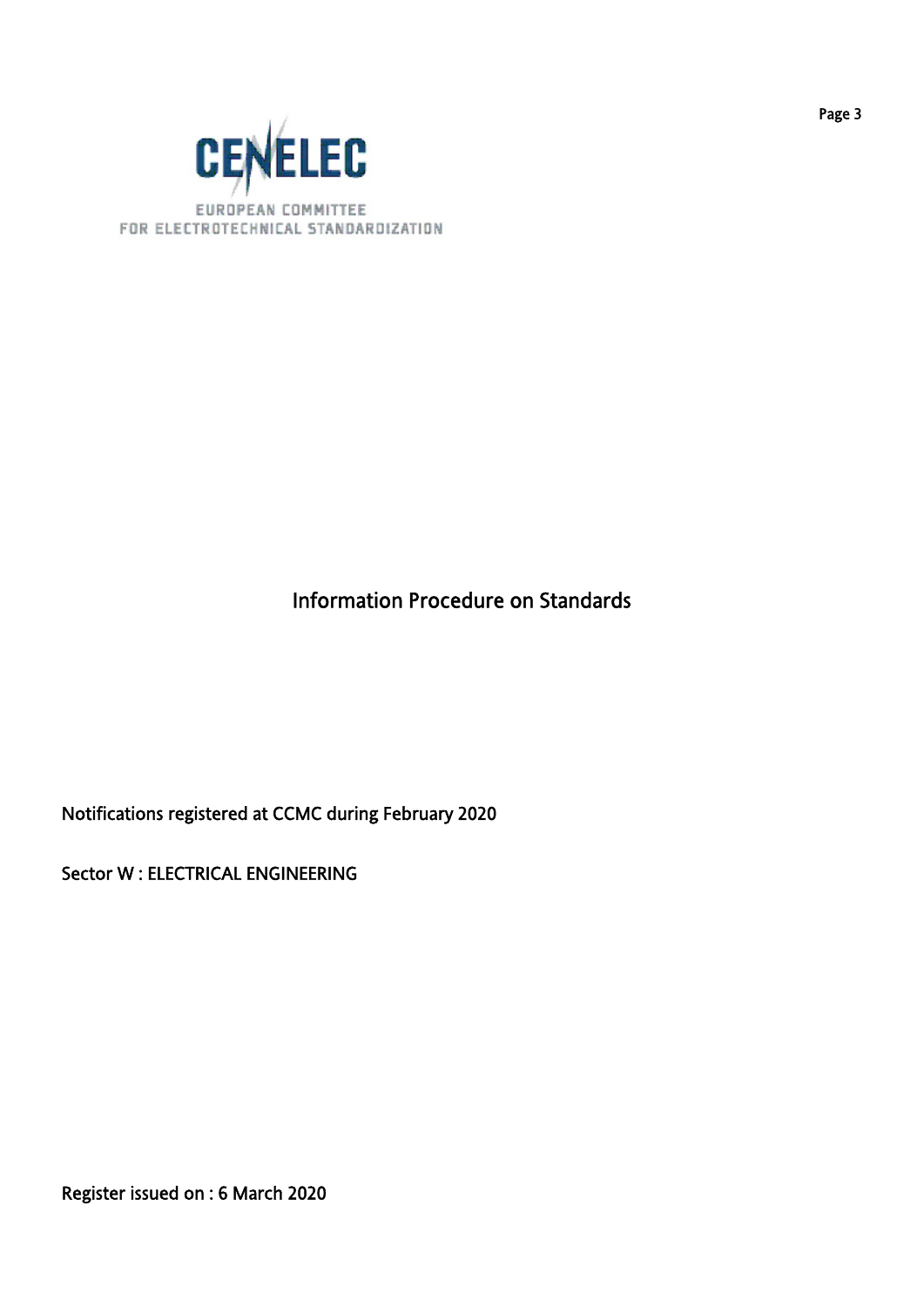#### Subsector W08: ELECTRIC CABLES

| Subsector:                                       | W08                                                                                                                                                                                                                                                                                                                                                                                                                                                                                                                                                                                                                                                                                                                                                                                                                                                                                                                                                                                                                                                                                                                                                                                                                                                                                                                                                                                                                                                                                                                                        | Registration Date:         | 2020-02-11                  |
|--------------------------------------------------|--------------------------------------------------------------------------------------------------------------------------------------------------------------------------------------------------------------------------------------------------------------------------------------------------------------------------------------------------------------------------------------------------------------------------------------------------------------------------------------------------------------------------------------------------------------------------------------------------------------------------------------------------------------------------------------------------------------------------------------------------------------------------------------------------------------------------------------------------------------------------------------------------------------------------------------------------------------------------------------------------------------------------------------------------------------------------------------------------------------------------------------------------------------------------------------------------------------------------------------------------------------------------------------------------------------------------------------------------------------------------------------------------------------------------------------------------------------------------------------------------------------------------------------------|----------------------------|-----------------------------|
| Organization:<br>Country:                        | <b>UNE</b><br>Spain                                                                                                                                                                                                                                                                                                                                                                                                                                                                                                                                                                                                                                                                                                                                                                                                                                                                                                                                                                                                                                                                                                                                                                                                                                                                                                                                                                                                                                                                                                                        | Latest Date for Comments : | 2020-03-12                  |
| <b>Project ID:</b>                               | P0053014/0001                                                                                                                                                                                                                                                                                                                                                                                                                                                                                                                                                                                                                                                                                                                                                                                                                                                                                                                                                                                                                                                                                                                                                                                                                                                                                                                                                                                                                                                                                                                              |                            | Draft for public<br>enquiry |
| ICS:<br><b>National Ref:</b><br>Title:<br>Scope: | PNE 211025<br>Cables with intrinsic resistance to fire and intended for use in emergency circuits.<br>The purpose of this standard is to define the characteristics of cables designed to have an<br>intrinsic resistance to fire intended for safety circuits, for example: signalling, detection and<br>alarm circuits, circuits for evacuation and firefighting services, etc.                                                                                                                                                                                                                                                                                                                                                                                                                                                                                                                                                                                                                                                                                                                                                                                                                                                                                                                                                                                                                                                                                                                                                          |                            |                             |
|                                                  | It is applicable to 300/500 V rated voltage and 0.6 / 1 kV rated voltage cables.                                                                                                                                                                                                                                                                                                                                                                                                                                                                                                                                                                                                                                                                                                                                                                                                                                                                                                                                                                                                                                                                                                                                                                                                                                                                                                                                                                                                                                                           |                            |                             |
| Relatedness:<br>National:                        | <b>New</b>                                                                                                                                                                                                                                                                                                                                                                                                                                                                                                                                                                                                                                                                                                                                                                                                                                                                                                                                                                                                                                                                                                                                                                                                                                                                                                                                                                                                                                                                                                                                 |                            |                             |
| Subsector:                                       | W08                                                                                                                                                                                                                                                                                                                                                                                                                                                                                                                                                                                                                                                                                                                                                                                                                                                                                                                                                                                                                                                                                                                                                                                                                                                                                                                                                                                                                                                                                                                                        | Registration Date:         | 2020-02-11                  |
| Organization:                                    | <b>UNE</b>                                                                                                                                                                                                                                                                                                                                                                                                                                                                                                                                                                                                                                                                                                                                                                                                                                                                                                                                                                                                                                                                                                                                                                                                                                                                                                                                                                                                                                                                                                                                 |                            |                             |
| Country:                                         | Spain                                                                                                                                                                                                                                                                                                                                                                                                                                                                                                                                                                                                                                                                                                                                                                                                                                                                                                                                                                                                                                                                                                                                                                                                                                                                                                                                                                                                                                                                                                                                      | Latest Date for Comments:  | 2020-03-12                  |
| Project ID:                                      | P0053050/0001                                                                                                                                                                                                                                                                                                                                                                                                                                                                                                                                                                                                                                                                                                                                                                                                                                                                                                                                                                                                                                                                                                                                                                                                                                                                                                                                                                                                                                                                                                                              |                            | Draft for public<br>enquiry |
| ICS:<br><b>National Ref:</b><br>Title:<br>Scope: | PNE 211620<br>Distribution cables with extruded insulation, of rated voltage from 3.6 / 6 (7.2) kV up to<br>20.8 / 36 (42) kV inclusive. Single core and single core with XLPE insulation assembled<br>cables. Cables with aluminium tape screen and polyolefin compound cover (types 10E-6,<br>10E-7, 10E-8 and 10E-9)<br>This standard specifies the construction, dimensions and test requirements of power cables<br>with XLPE insulation for rated voltages (U) from 10kV up to 30kV for fixed installations.<br>The types for cable covered by this standard are:<br>Type 10E-6: Cable with polyolefin compound sheath, without properties in case of fire.<br>Type 10E-7: Cable with polyolefin compound sheath, low content halogen and special<br>properties against fire reaction. Minimum class of fire reaction Eca.<br>Type 10E-8: Cable with polyolefin compound sheath, low content halogen and special<br>properties against fire reaction. Minimum class of fire reaction Cca-s1b,d2,a1.<br>Type 10E-9: Bundle assembled type 10E-7 cables, with steel messenger core for overhead<br>distribution and service.<br>The performance definition regarding the reaction to fire of the cables subject to this<br>standard has been made in accordance with Delegated Regulation (EU) 2016/364 of the<br>Commission, on July 1st, 2015, regarding the classification of fire reaction properties of<br>construction products in accordance with Regulation (EU) No 305/2011 of the European<br>Parliament and of the Council. |                            |                             |
| Relatedness:<br>National:                        | <b>New</b>                                                                                                                                                                                                                                                                                                                                                                                                                                                                                                                                                                                                                                                                                                                                                                                                                                                                                                                                                                                                                                                                                                                                                                                                                                                                                                                                                                                                                                                                                                                                 |                            |                             |
|                                                  | W08                                                                                                                                                                                                                                                                                                                                                                                                                                                                                                                                                                                                                                                                                                                                                                                                                                                                                                                                                                                                                                                                                                                                                                                                                                                                                                                                                                                                                                                                                                                                        |                            |                             |
| Subsector:<br>Organization:                      | <b>UNE</b>                                                                                                                                                                                                                                                                                                                                                                                                                                                                                                                                                                                                                                                                                                                                                                                                                                                                                                                                                                                                                                                                                                                                                                                                                                                                                                                                                                                                                                                                                                                                 | Registration Date:         | 2020-02-11                  |
| Country:                                         | Spain                                                                                                                                                                                                                                                                                                                                                                                                                                                                                                                                                                                                                                                                                                                                                                                                                                                                                                                                                                                                                                                                                                                                                                                                                                                                                                                                                                                                                                                                                                                                      | Latest Date for Comments:  | 2020-03-12                  |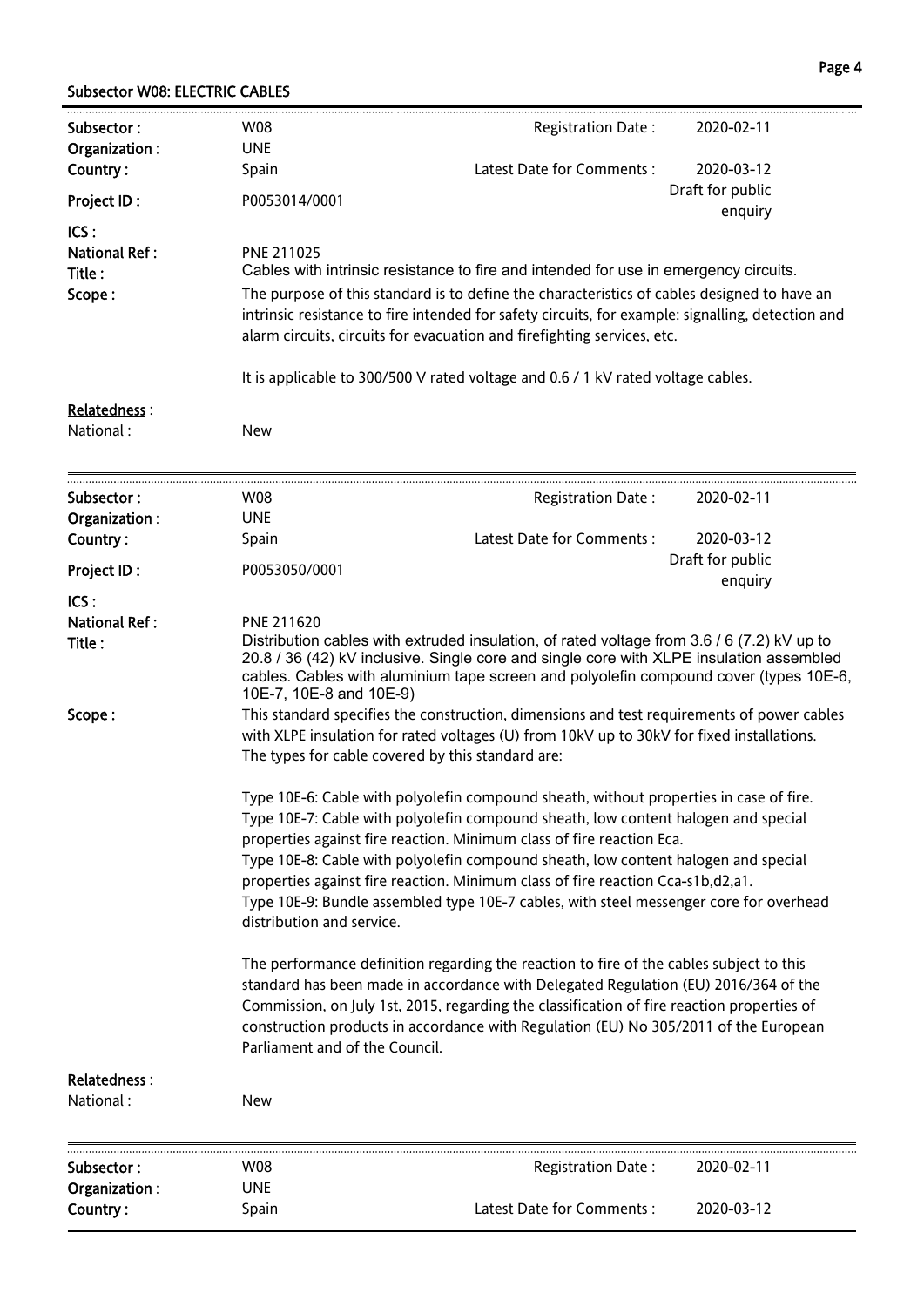| Project ID:          | P0053051/0001                                                         | Draft for public                                                                                                                                                                                                                                                                                                                                                     |  |  |
|----------------------|-----------------------------------------------------------------------|----------------------------------------------------------------------------------------------------------------------------------------------------------------------------------------------------------------------------------------------------------------------------------------------------------------------------------------------------------------------|--|--|
| ICS:                 |                                                                       | enquiry                                                                                                                                                                                                                                                                                                                                                              |  |  |
| <b>National Ref:</b> | PNE-HD 620-10E:2012/1M                                                |                                                                                                                                                                                                                                                                                                                                                                      |  |  |
| Title:               | 10E-3, 10E-4 and 10E-5).                                              | Distribution cables with extruded insulation for rated voltages from 3,6/6 (7,2) kV up to<br>and including 20,8/36 (42) kV. Part 10: XLPE insulated single core, and single core pre-<br>assembled cables. Section E: Cables with polyolefin compound sheath (types 10E-1,                                                                                           |  |  |
| Scope:               | The types of cable covered by this standard are:                      | This standard specifies the construction, dimensions and test requirements of power cables<br>with XLPE insulation for rated voltages (U) from 10 kV up to 30 kV for fixed installations.                                                                                                                                                                            |  |  |
|                      | distribution and service                                              | Type 10E-1: Cable with polyolefin compound sheath, without properties in case of fire.<br>Type 10E-3: Bundle assembled Type 10E-1 cables, with steel messenger core for overhead                                                                                                                                                                                     |  |  |
|                      | properties against fire reaction. Minimum class of fire reaction Eca. | Type 10E-4: Cable with polyolefin compound sheath, low content halogen and special                                                                                                                                                                                                                                                                                   |  |  |
|                      |                                                                       | Type 10E-5: Cable with polyolefin compound sheath, low content halogen and special<br>properties against fire reaction. Minimum class of fire reaction Cca-s1b,d2,a1.                                                                                                                                                                                                |  |  |
|                      | can be:                                                               | All types of cable subject to this standard are longitudinally sealed to water penetration, and                                                                                                                                                                                                                                                                      |  |  |
|                      | - OL: sealing only on the semiconductor screen on the insulation      |                                                                                                                                                                                                                                                                                                                                                                      |  |  |
|                      |                                                                       | - 2OL: sealing on the conductor and on the semiconductor screen on the insulation.                                                                                                                                                                                                                                                                                   |  |  |
|                      | Parliament and of the Council.                                        | The performance definition regarding the reaction to fire of the cables subject to this<br>standard has been made in accordance with Delegated Regulation (EU) 2016/364 of the<br>Commission, on July 1st, 2015, regarding the classification of fire reaction properties of<br>construction products in accordance with Regulation (EU) No 305/2011 of the European |  |  |
| <b>Relatedness:</b>  |                                                                       |                                                                                                                                                                                                                                                                                                                                                                      |  |  |
| National:            | <b>New</b>                                                            |                                                                                                                                                                                                                                                                                                                                                                      |  |  |
|                      |                                                                       |                                                                                                                                                                                                                                                                                                                                                                      |  |  |

Page 5

\*\* End of Subsector \*\*

# Subsector W11: ELECTRICAL ACCESSORIES

| Subsector:<br>Organization:              | W11<br>DIN                                                                                                                                                                                                                                                                  | Registration Date:        | 2020-02-14             |
|------------------------------------------|-----------------------------------------------------------------------------------------------------------------------------------------------------------------------------------------------------------------------------------------------------------------------------|---------------------------|------------------------|
| Country:<br>Project ID:                  | Germany<br>02228753/0001                                                                                                                                                                                                                                                    |                           | Project<br>Established |
| ICS:<br><b>National Ref:</b><br>Title :  | 29.120.50<br>DIN VDE 0664-400<br>Residual current operated circuit-breakers type B without integral overcurrent protection<br>to operate at residual alternating and residual direct currents for advanced preventative<br>protection against fire - Part 400: RCCB Type B+ |                           |                        |
| Relatedness :<br>National:               | New                                                                                                                                                                                                                                                                         |                           |                        |
| Subsector:                               | W11                                                                                                                                                                                                                                                                         | <b>Registration Date:</b> | 2020-02-14             |
| Organization:<br>Country:<br>Project ID: | DIN<br>Germany<br>02228754/0001                                                                                                                                                                                                                                             |                           | Project                |